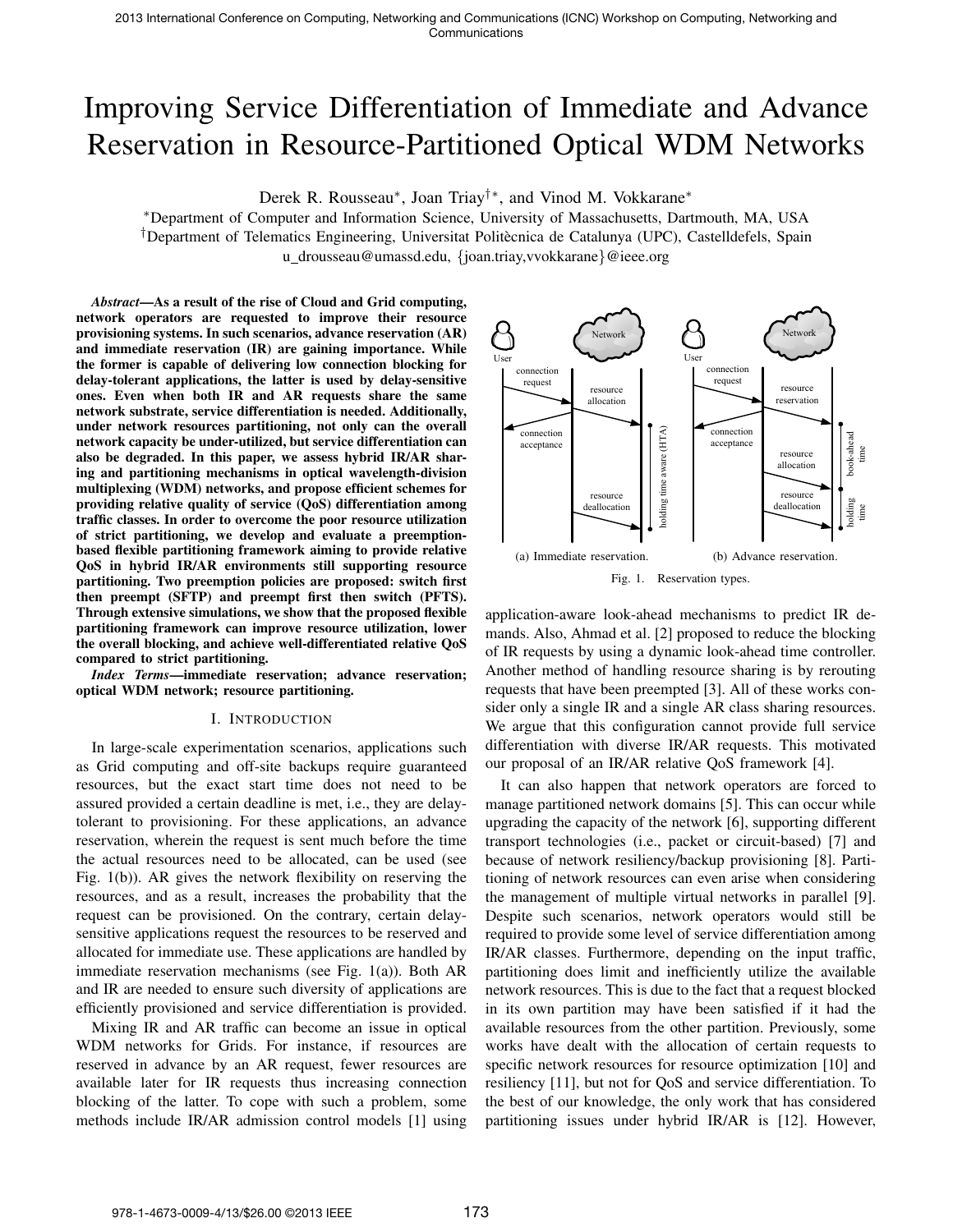| class | <b>Reservation</b> Request type | <b>Algorithm</b><br>time<br>complexity | Service delay   | <b>Service</b><br>deadline | <b>Blocking</b><br>probability | <b>Typical applications</b>            |
|-------|---------------------------------|----------------------------------------|-----------------|----------------------------|--------------------------------|----------------------------------------|
| IR0   | IR HTA                          | $O( W  V \tau)$                        | Delay-sensitive | Strict                     | Unspecified                    | Best-effort traffic, file-sharing, FTP |
| IR1   | IR LPS                          | $O( W k V \tau)$                       | Delay-sensitive | Strict                     | Medium                         | Grid applications, IPTV                |
| AR0   | AR STSD-fixed                   | $O( W  V \tau)$                        | Delay-tolerant  | Strict                     | Medium                         | Delay-tolerant Grid co-scheduling      |
| AR1   | AR STSD-flexible                | $O( W  V (\omega-\alpha))$             | Delay-tolerant  | Flexible                   | Low                            | Data-storage synchronization           |

TABLE I IR/AR SERVICE MAPPING AND APPLICATIONS.

the revenue-based scheme proposed by the authors aimed at improving the IR acceptance rate without considering service differentiation capabilities.

Motivated by the aforementioned scenario, in this paper we evaluate full-sharing, strict-partitioning, and flexiblepartitioning frameworks to provide relative QoS differentiation for hybrid IR/AR in optical WDM networks. Firstly, we show the benefits of fully sharing the network resources to provide service differentiation and decrease the average total blocking probability. Then, we show how partitioning (strict with and without shared overlap) changes the IR/AR class differentiation and increases the total blocking. To overcome the higher blocking probability due to partitioning resources strictly, we evaluate two preemption-based policies that allow requests from partitions other than those originally assigned to reserve resources from other partitions present in the network. Finally, we propose a partitioning assignment to meet IR/AR service differentiation while using the flexible-partitioning framework. Results show that we can improve resource utilization, lower the overall blocking, and achieve well-differentiated relative QoS by using the proposed flexible-partitioning framework.

The paper is structured as follows: Section II introduces the IR/AR relative QoS framework. Section III evaluates the blocking performance and service differentiation of strict partitioning with and without shared overlap. Section IV presents the flexible partitioning framework while Section V evaluates its simulation results. Finally, Section VI concludes this paper.

## II. SERVICE-AWARE HYBRID IR/AR QOS FRAMEWORK

In [4] we introduced a hybrid IR/AR QoS framework making use of full-sharing of network resources. The goal of the framework was to guarantee a relative service differentiation among diverse delay-sensitive and delay-tolerant applications.

We considered the case of a wavelength-routed optical network represented by  $G = (V, E, W)$ , where *V*, *E*, and *W* denote the set of nodes, links, and wavelengths, respectively. Moreover, time is divided up into time-slots. Applications request to set up a circuit between the source and the destination nodes for a specified duration or number of time-slots  $\tau$ . There are no wavelength converters on the network; therefore, the wavelength-continuity constraint applies.

The framework is part of a centralized network resource provisioning system. This model is extensively used, especially in hybrid immediate and advance reservation capable optical Grid networks. Production networks like ESnet [13], and others devised in recent projects make use of this approach [14]. This architecture has also less implications in terms of management and control functions. However, it requires to set up extra capabilities for resiliency and/or protection.

In the framework, requests are handled by the network service layer which formats them into the proper setup. The setup is then forwarded to the service-aware adaptation layer. This layer maps the request onto an existing reservation class based on its requirements. Four reservation classes are specified: 2 IR classes (IR0 and IR1) and 2 AR classes (AR0 and AR1). Each one of these classes utilizes a specific scheduling algorithm that best matches the requirements of the application request and provides blocking differentiation. Table I summarizes the classes, scheduling complexity, and typical applications.

The low priority IR (IR0) is for regular applications that need to reserve resources immediately and do not specify any strict QoS requirements. On the contrary, IR1 is for immediate higher priority traffic. IR1 uses the *lightpath switching* (LPS) [15] scheduler to help achieve lower blocking probability by allocating slots on multiple wavelengths (channels) and routes. The number of candidate routes chosen is specified by *k*, from *k*-shortest paths. With LPS, the biggest difference is that virtual circuits can switch to another lightpath if there are no more resources available on the existing one. This additional flexibility allows higher priority IR requests to achieve a better blocking probability, especially when used in conjunction with AR requests.

The low priority AR (AR0) can be used for applications that can schedule in advance but with strict deadline QoS requirements. AR0 uses specified start and specified deadline (STSD)-fixed scheduling [16]. STSD-fixed is similar to basic IR; the only difference is that the former introduces a bookahead time. This book-ahead time, denoted by *α*, increases the chances of allocating resources since they are requested far in advance of the connection request arrival. STSD-fixed has a strict delay-tolerant provisioning requirement. Finally, the high priority AR (AR1) is used with delay-tolerant applications that have a low blocking QoS requirement. AR1 uses STSDflexible [17] which introduces the sliding scheduling window, *ω*, giving greater flexibility to this type of request, i.e., the request can be allocated anywhere within the specified allocation window.

## III. HYBRID IR/AR SERVICES IN FULL-SHARING AND PARTITION-BASED FRAMEWORKS

As we introduced, there are a number of situations wherein network operators have their available network resources partitioned. Without loss of generality, we will consider the case of an optical WDM network where the partitioned resources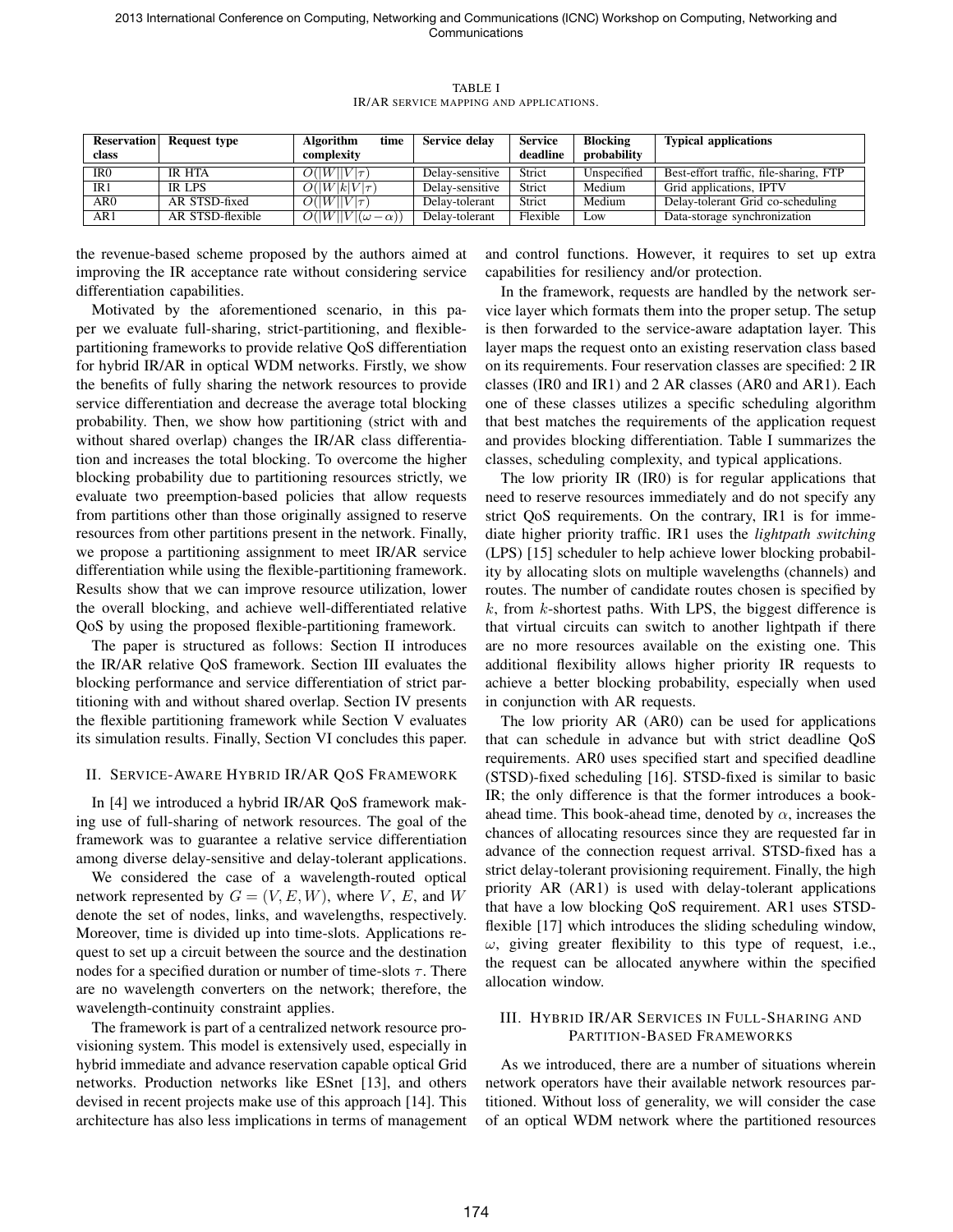

Fig. 2. (a) Example of strict partitioning (AR vs. IR), and (b) example of resources with an overlapping strict partitioning (AR vs. IR).

are wavelengths. That is, wavelengths are split into different partitions; for instance, wavelengths zero to three belong to partition *A*, and wavelengths four through seven to partition *B*. In strict partitioning, wavelength partitions are disjoint. Formally, let *A* and *B* be the resource sets, then,  $A \cap B = \emptyset$ .

We can also have the case where some of the available resources on the network can be used by any kind of service request. That is, some resources are only available to requests assigned to group *A*, others to group *B*, and some resources can be used by requests both of groups *A* and *B*. Again, formally, let *A* and *B* be the two sets of resources, with shared overlap,  $A \cap B \neq \emptyset$ , that is, there exist resources x so that  $x \in A$  and  $x \in B$ . Additionally, there exist resources, *y* and *z*, which are not shared, hence  $B \setminus A = \{y \in B | y \notin A\}$  and  $A \setminus B = \{z \in A | z \notin B\}$  ( $\setminus$  is the relative complement).

Upon partitioning, classes can be assigned. An example of strict partitioning is shown in Fig. 2(a). In this case, AR requests (AR0 and AR1) are assigned to partition *A*, whereas immediate reservation requests can only use resources of partition *B*, i.e., wavelengths  $\lambda_4$  through  $\lambda_7$ . Fig. 2(b) shows an example of partitioning with shared overlap. In comparison with strict partitioning, here  $\lambda_3$  and  $\lambda_4$  can be used by any IR/AR request, i.e., these wavelengths overlap both partitions.

## *A. Full-Sharing and Strict-Partitioning Evaluation*

We simulated the two strict partitioning strategies on the 14-node NSF network topology with 8 wavelengths per link. In all cases, results were averaged over 30 simulation runs for  $10^6$  connection requests each. Four IR/AR request types (IR0, IR1, AR0, and AR1) are run on the same network with both partitioned and non-partitioned frameworks. For both AR classes, the book-ahead is set to 1440 slots and a flexibility of  $f_{AR1} = \lfloor \frac{\omega - \alpha}{\tau} - 1 \rfloor = 1$  is used for the higher priority AR (AR1).  $f = 1$  means the scheduling window is double the holding time of the connection, denoted by *τ* and that follows an exponential distribution with a mean value of 180 slots. Parameters  $\omega$  and  $\alpha$  denote the latest deadline to allocate the connection and its book-ahead time, respectively. Requests arrive following a Poisson process. For IR1, *k*, the number of alternate paths of the LPS algorithm, is set to 3. In all scenarios we assume a traffic distribution of 25% assigned to each of the four request types. We have chosen this traffic configuration for being a representative case where all request classes contribute equally to the network load. We tested configurations with other traffic class percentages and the results led to similar conclusions.

We first analyze the results for the full-sharing case. Fig. 3(a) shows the blocking probability as a function of the offered load. As presented in [4], a clear IR/AR service differentiation remains along the whole load range between both delay-sensitive and delay-tolerant applications' requests. Specifically, the higher priority AR (AR1) has the lowest blocking probability; on the contrary, the lower priority IR (IR0) has the highest. At low loads, the blocking differentiation is not significant due to the greater availability of resources. One may argue that the blocking probability for IR requests is always higher. However, the aim in this scenario was to prioritize requests that were delay-tolerant still allowing higher priority IR to differentiate themselves from lower priority IR0. It is worth noting that since the model uses a centralized resource broker, the delay on signaling the optical crossconnects has no or little effect on the blocking probability as long as the time-slot is sufficiently large.

With partitioning we consider the case where wavelengths are split into two equal groups. We assign the classes defined previously in Table I to the newly defined partitions as shown in Fig. 2(a). Utilizing this grouping, sets are completely disjoint; hence, the IR and AR requests only compete for resources within their own type.

Fig. 3(b) shows the results for this strict partitioning scenario. The higher priority classes from IR and AR achieve nearly identical blocking probabilities, especially at high loads, and decreased blocking probability than their lower priority counterparts due to their scheduling improvements (LPS and STSD-flexible, respectively). At low loads, IR1 improves over AR1 due to the capabilities of the LPS scheduling algorithm used by the former. Both lower priority classes from AR and IR also achieve nearly identical blocking. In both cases, IR and AR only compete within their own partitions and only against their own types (i.e., IR0 vs. IR1 and AR0 vs. AR1). As seen, the precise service differentiation shown in the fullsharing scenario is no longer present in the strict partitioning case. Moreover, as shown in Fig. 4, the average total blocking probabilities (computed from all the blocking that occurred in the network irrespective of its original class) are much higher than in the full-sharing case. This is one of the main motivations to develop a flexible-partitioning framework.

We also examine a scenario where the partitions overlap. In this case, the AR classes have wavelengths zero through four and the IR classes use wavelengths three through seven (refer to example in Fig. 2(b)). Therefore, wavelengths three and four can be scheduled by any of the classes. This configuration balances the number of fixed partitioned wavelengths "lost" by each group with one extra "shared" wavelength. As we observe in Fig. 3(c), the lower priority AR (AR0) and the higher priority IR (IR1) have nearly identical blocking probabilities. The higher priority AR is able to decrease its blocking probability using the additional shared wavelengths. This would allow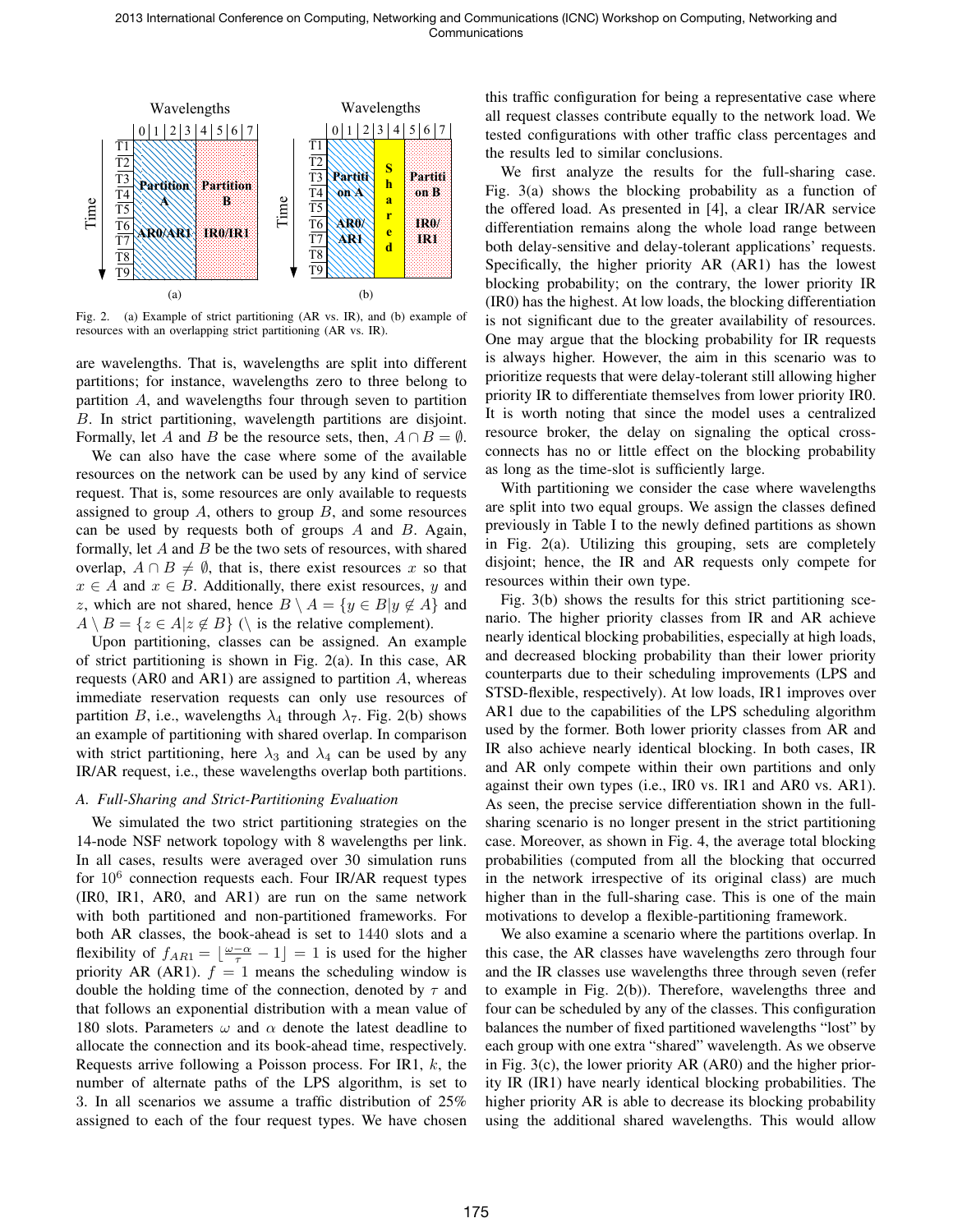2013 International Conference on Computing, Networking and Communications (ICNC) Workshop on Computing, Networking and Communications



Fig. 3. Blocking probability versus offered load for different sharing/partitioning frameworks with traffic distribution IR0=25%:IR1=25%:AR0=25%:AR1=25%: (a) full sharing, (b) strict partitioning, and (c) strict partitioning with shared overlap.



Fig. 4. Total average blocking probability with traffic distribution IR0=25%:IR1=25%:AR0=25%:AR1=25% for full sharing, strict and strict with overlap partitioning.

network operators to provide a QoS where the relative priority in terms of blocking performance is IR0*<*AR0=IR1*<*AR1. Nonetheless, the total average blocking is still higher than in the full-sharing case as shown in Fig. 4.

As illustrated, strict partitioning (with and without overlap) see an increased average blocking probability. Therefore, without additional mechanisms to improve the performance, these two schemes do not only change the class differentiation behavior, but also increase the total blocking on the network. To overcome this situation, we propose a flexible partitioning scheme in the following section.

# IV. FLEXIBLE-PARTITIONING FOR IMPROVING SERVICE DIFFERENTIATION OF HYBRID IR/AR

Since strict partitioning is unable to utilize all the network resources, we propose a preemption-based flexible partitioning framework that allows the network operator to handle different network resource partitions. We define two possible policies: *preempt first then switch (PFTS)* and *switch first then preempt (SFTP)*. The first policy promotes the preemption of displaced requests (i.e., those using resources other than the primary partition), whereas SFTP stimulates the sharing of resources.

Network resources will be partitioned by wavelengths in the same manner introduced in Section III. Based on the policies defined below, the request may switch to the other partition in an attempt to allocate resources if it was unable to find in its primary partition. If it is able to allocate resources in the other partition, it will be set a preemption *flag* to this request, allowing it to be preempted by requests attempting to schedule within their primary partition. As an example, if both AR classes are mapped to partition *A* and both IR classes are mapped to partition *B*, when referencing an AR class, partition *A* will be referred to as the primary and partition *B* will be referred to as secondary. Note that, since IR1 (LPS) is split into segments possibly over different lightpaths, both policies require that all segments be reserved using resources from a single partition.

*1) Preempt First Then Switch:* In this policy (see Algorithm 1), we first try to schedule within the primary partition. If resources are not found to be allocated, the algorithm checks the primary partition again this time including resources taken by decreased priority requests (i.e., with preemption flag set). If resources are found, the request is scheduled by preempting the requests with decreased priorities that it conflicts with. If no resources are found either, it will then switch to the secondary partition and attempt to schedule there. If resources are found in the secondary partition then the request is flagged and the resources are reserved. If no resources are found at this point, the request is blocked.

| Algorithm 1 Preempt First Then Switch (PFTS) |  |  |  |  |  |  |
|----------------------------------------------|--|--|--|--|--|--|
|----------------------------------------------|--|--|--|--|--|--|

- 1: Check primary partition for available lightpath.
- 2: if Lightpath found then
- 3: Reserve wavelength on lightpath.

- 5: Check primary partition for available lightpath including resources taken by reservations with the preemption flag set.
- 6: if Lightpath found then
- 7: Reserve wavelength on lightpath.
- 8: else
- 9: Check secondary partition for available wavelength and lightpath.
- 10: if Lightpath found then
- 11: Set preemption flag.
- 12: Reserve wavelength on lightpath.
- 13: else
- 14: Block request.
- 15: end if
- 16: end if
- 17: end if

<sup>4:</sup> else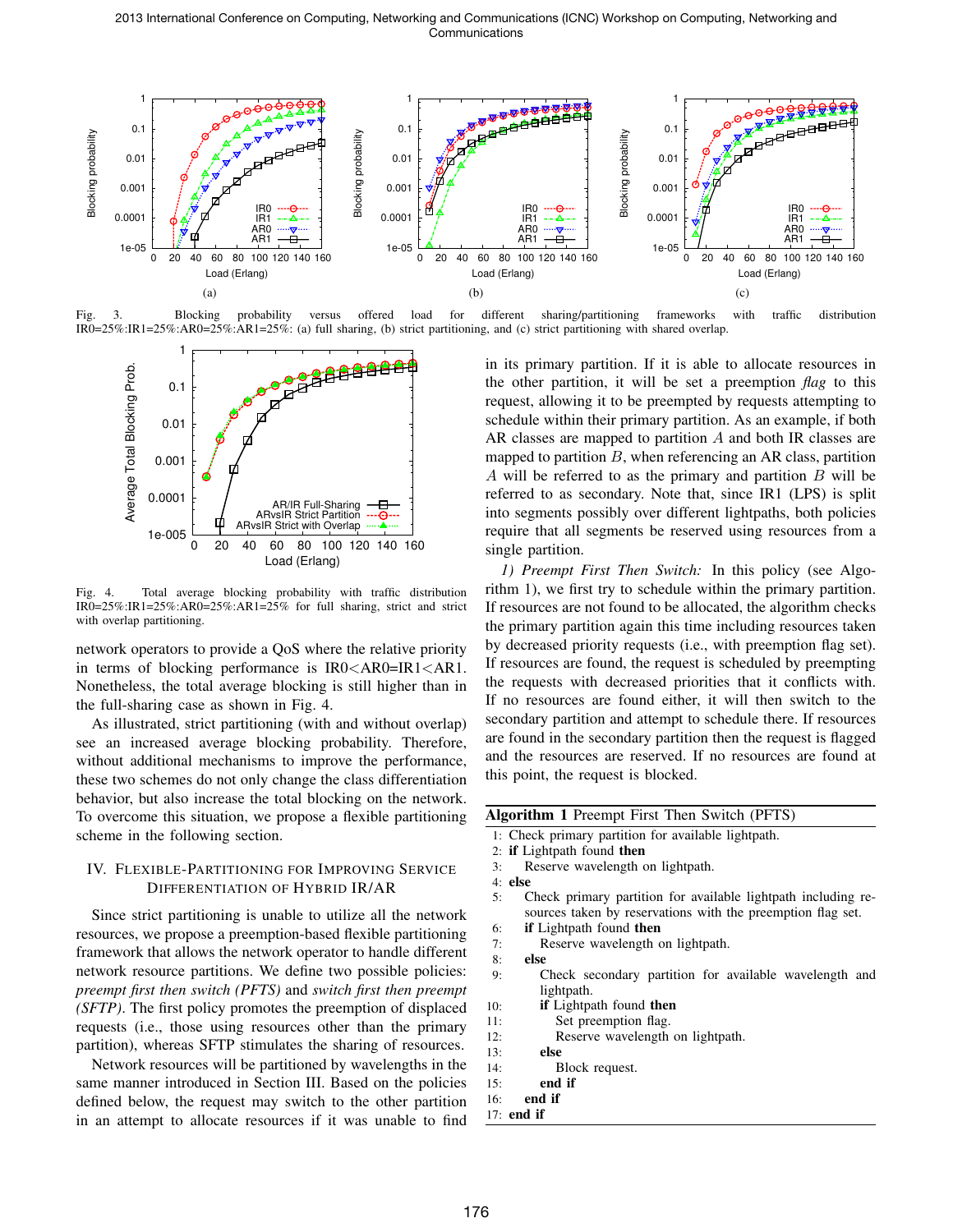2013 International Conference on Computing, Networking and Communications (ICNC) Workshop on Computing, Networking and Communications



Fig. 5. Results in network partitioned with flexibility with AR vs. IR partitioning. The traffic distribution is IR0=25%:IR1=25%:AR0=25%:AR1=25%: (a) blocking probability versus offered load in PFTS, (b) preemption rate in PFTS, and (c) blocking probability versus offered load in SFTP.

Formally, let *A* be the primary partition for an incoming request  $r$ . We define  $A^0$  as the free resources in partition *A*. Similarly, *A*<sup>+</sup> and *A<sup>−</sup>* are the resources taken (already reserved) by requests assigned to this partition and requests that switched into it with preemptable flag, respectively. As such,  $A^0 = A \setminus (A^- \cup A^+)$ . The same relation does exist for partition *B*. The order in which the resources are inspected in PFTS is: i)  $A^0$ , ii)  $A^0 \cup A^-$ , and iii)  $B^0$ .

*2) Switch First Then Preempt:* This policy (see Algorithm 2) tries to promote the sharing of resources as opposed to PFTS. In the algorithm, the request to be scheduled first checks the primary partition. If no resources are available, then the policy switches to the secondary partition and checks for free resources. If resources in the secondary partition are found, the request is set a preemption flag (i.e., it can get preempted) and the resources are reserved. If no resources are found in this secondary partition, the scheduler will then check the primary partition again, but this time, any reservations that have the preemption flag set will be included and be preempted if the request can be successfully allocated. If no resources are found at this point, the request is blocked.

|     | <b>Algorithm 2</b> Switch First Then Preempt (SFTP)       |
|-----|-----------------------------------------------------------|
|     | 1: Check primary partition for available lightpath.       |
|     | 2: if Lightpath found then                                |
| 3:  | Reserve wavelength on lightpath.                          |
|     | $4:$ else                                                 |
| 5:  | Check secondary partition for available lightpath.        |
| 6:  | if Lightpath found then                                   |
| 7:  | Set preemption flag.                                      |
| 8:  | Reserve wavelength on lightpath.                          |
| 9:  | else                                                      |
| 10: | Check primary partition for available lightpath including |
|     | resources taken by reservations with the preemption flag. |
| 11: | <b>if</b> Lightpath found then                            |
| 12: | Reserve wavelength on lightpath.                          |
| 13: | else                                                      |
| 14: | Block request.                                            |
| 15: | end if                                                    |
| 16: | end if                                                    |
|     | $17:$ end if                                              |
|     |                                                           |

Following the same notation introduced for PFTS, in SFTP the ordered list of resources inspected is now: i)  $A^0$ , ii)  $B^0$ , and iii)  $A^0 \cup A^-$ .

The flexible-partitioning requires keeping track of the reserved resources and whether these are taken or not by preemptable requests. This would slightly increase the complexity of the scheduling system in addition to the extra signaling to deallocate and reconfigure the switching devices, but the latter is implicit to any preemption-based system.

# V. SIMULATION RESULTS OF FLEXIBLE AND PREEMPTION-BASED PARTITIONING

As we have seen previously, strict partitioning caused the average total blocking probability to increase compared to the results achieved in Fig. 3(a). In this section, we introduce the results of the two flexible partitioning and preemption policies (PFTS and SFTP) when resources are split between AR and IR requests. We then show that the proposed resource partitioning policies not only lower the total blocking probability, but also achieve better differentiation among traffic classes.

Because of the preemptive mechanisms, the blocking probability results also include preempted requests. Graphs showing the preemption probability are also included. As showcased before, we assume a scenario wherein all IR/AR classes contribute with the same percentage to the total traffic load (25% each). Such traffic configuration helps simplify the analysis and focus more on the performance of the policies themselves instead on the traffic contributions. The network under testing (NSFNET) and number of wavelength per link (8) is the same, so are the simulation runs and number of requests in each run.

We start off by examining the PFTS policy. As shown in Fig. 5(a), when AR is in one partition and IR is in the other, advance reservation requests rarely preempt IR requests due to the large book-ahead time of AR. However, IRs preempt AR requests frequently, especially the AR0 requests which, due to its less flexible scheduling capabilities, tend to switch to the secondary partition, hence being prone to having its preemption flag set more often. As a result, the AR requests are the only ones that experience preemption as shown in Fig. 5(b) (IR preemption rate was almost non-existent, so it does not show in the graph). Also, we observe that mostly all AR blocking is due to preemption if we set side by side Figs.  $5(a)$  and  $5(b)$ .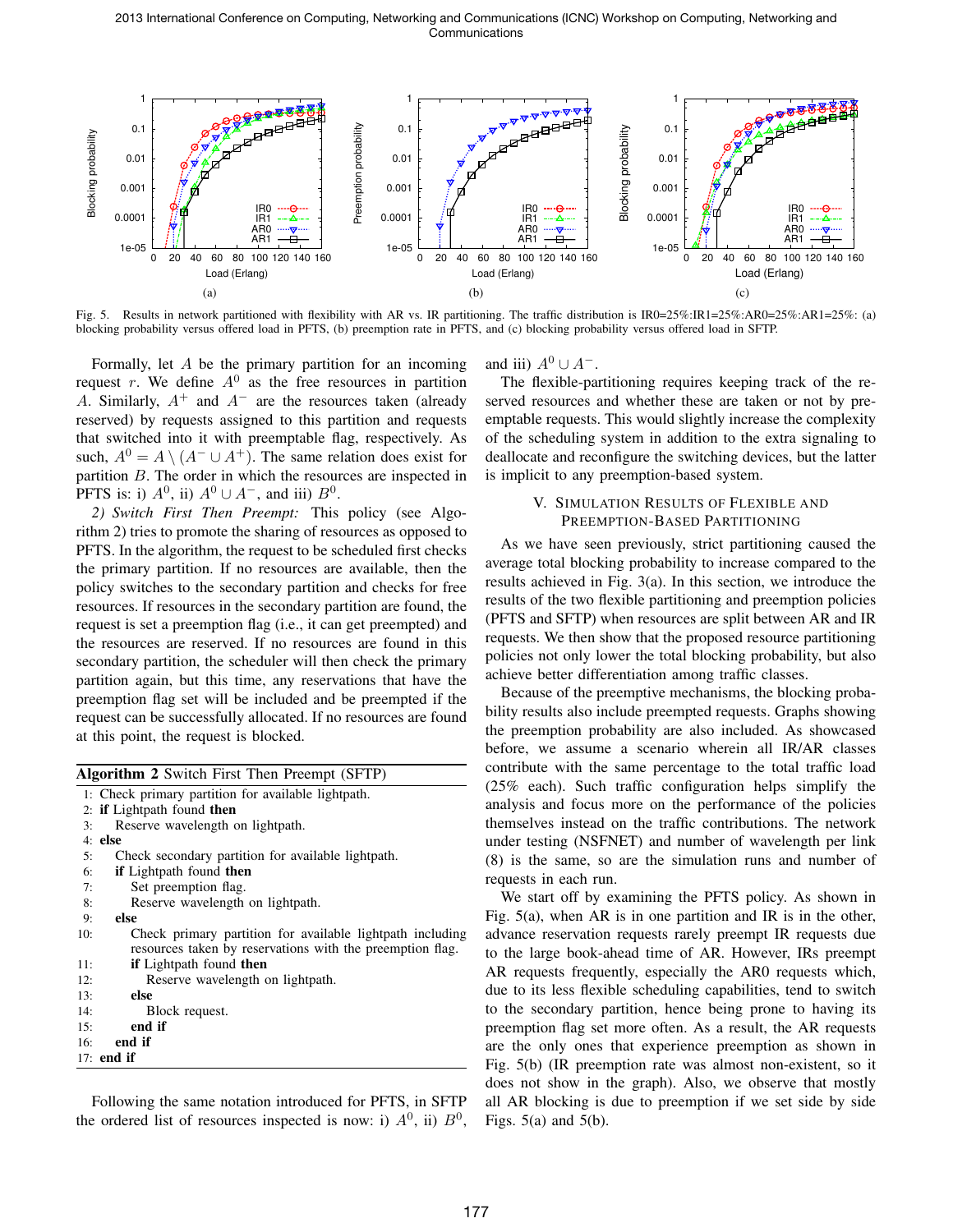2013 International Conference on Computing, Networking and Communications (ICNC) Workshop on Computing, Networking and Communications



Fig. 6. Results on network partitioned with flexibility, with two partitions (AR1+IR0 vs. AR0+IR1) for PFTS policy. The traffic distribution is IR0=25%:IR1=25%:AR0=25%:AR1=25%: (a) blocking probability versus offered load, (b) preemption rate, and (c) average path length.



Fig. 7. Results on network partitioned with flexibility, with two partitions (AR1+IR0 vs. AR0+IR1) for SFTP policy. The traffic distribution is IR0=25%:IR1=25%:AR0=25%:AR1=25%: (a) blocking probability versus offered load, (b) preemption rate, and (c) average path length.

Fig. 5(c) shows the blocking probability with the same AR vs. IR partitioning but now for the SFTP policy. In this case, IR and AR blocking performance is differentiated within their own respective reservation type, i.e., IR0 vs. IR1 and AR0 vs. AR1. However, as in the previous case with PFTS, there is no clear differentiation among all the classes. Finally, in both cases, PFTS and SFTP, results showed that the average total blocking probability was lower than in the strict partitioning frameworks (the graph is not attached due to space restrictions, but it is similar to Fig. 8).

#### *A. Partition Assignment for Improving Service Differentiation*

In spite of decreasing the total average blocking probability with the new flexible partitioning framework, the results in Fig. 5 have shown that service differentiation among the four IR/AR classes is not clear enough. We have assessed different partitioning assignments of IR and AR classes and we found that the AR1+IR0 vs. AR0+IR1, i.e., AR1 and IR0 assigned to partition *A*, and AR0 and IR1 assigned to partition *B*, is able to deliver more service differentiation than the IR vs. AR assignment evaluated previously. Partition *A* is the primary for AR1 and IR0, and *B* is the secondary, and viceversa for AR0 and IR1 requests.

The plots in Fig. 6 illustrate the results with the new partitioning assignment for the PFTS policy. As seen in Fig. 6(a), the level of differentiation among the four IR/AR classes improves over the previous PFTS assignment of Fig. 5(a), especially from medium to high loads. An even better blocking differentiation is obtained when making use of the SFTP policy. Fig. 7(a) shows the blocking probability as a function of the offered load to the network for this case. Only at very low loads, the IR0 blocking tends to decrease abruptly due to the higher availability of wavelength resources. Nonetheless, the differentiation is clear for the remaining load range.

The differentiation performance between SFTP and PFTS for this particular partitioning assignment (AR1+IR0 vs. AR0+IR) can be explained by the preemption results of Figs. 6(b) and 7(b). We can see how in PFTS, the AR0 preemption probability is increased in comparison to SFTP. That is, with PFTS, AR0 requests are preempted more often by requests from the primary partition, including AR1 and in a greater extent IR0 requests. The inferior performance of the IR0 scheduling algorithm diminishes the capabilities of this type of immediate reservation to find free resources in its own partition, thus preempting more often requests that moved into it (AR0 and IR1). The behavior is even more stressed by the fact that IR0 requests compete for resources with the most flexible reservation type, AR1. Alternatively, with the SFTP policy, AR0 requests are not preempted so often (refer Fig. 7(b)). Instead, now IR0 requests are heavily preempted by other IR1 requests from the primary (*B*) partition when the former have moved into this partition. Additionally, AR0 requests tend to be preempted by both IR0 and AR1 requests when AR0 have switched to the secondary partition (*A*).

To sum up this part, we can conclude that SFTP promotes the "sharing" of resources among partitions, whereas PFTS